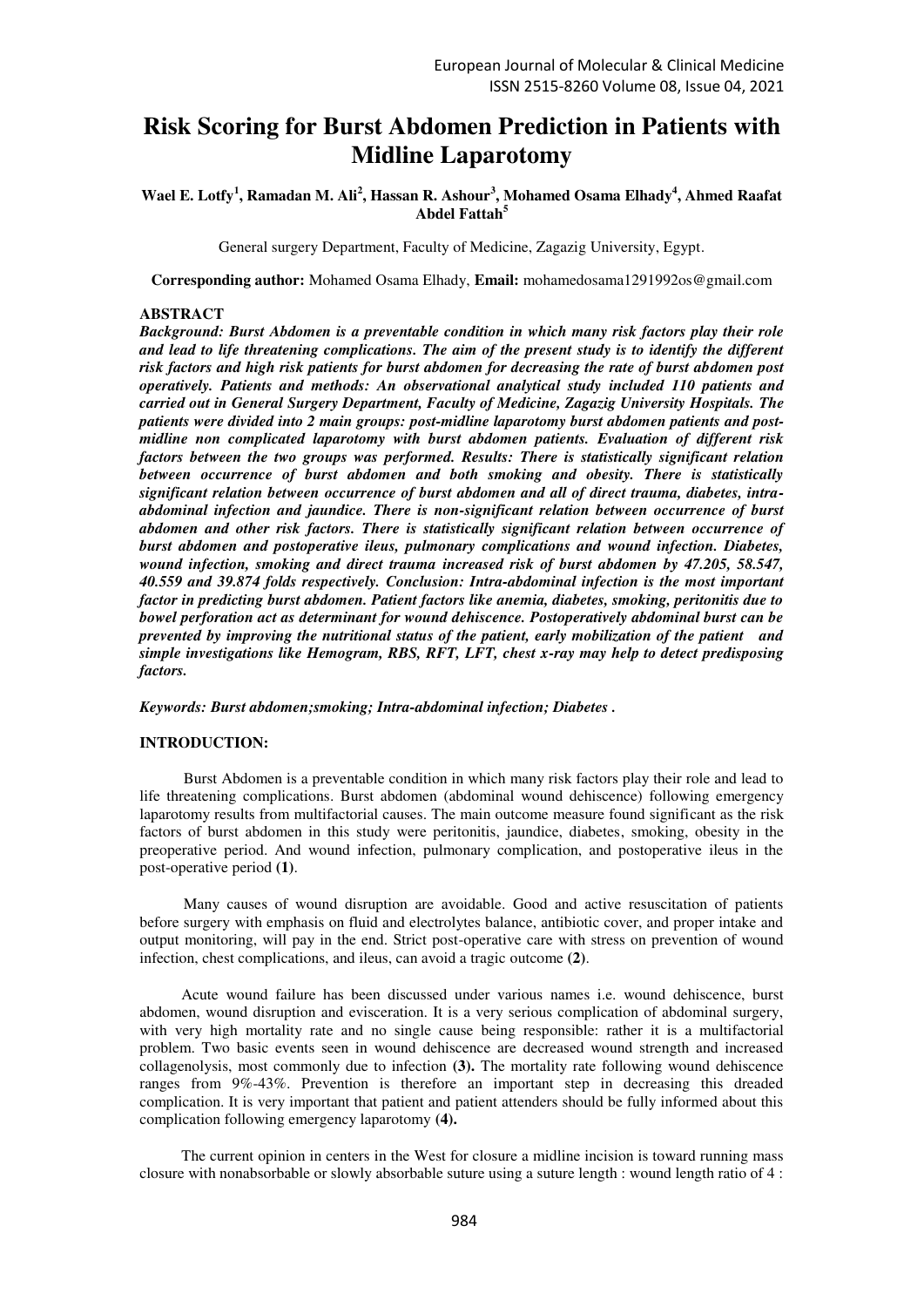1. Continuous running sutures ensure that tension is distributed evenly along the length of the wound **(5)**.

Despite advances in perioperative care and suture materials, incidence and mortality rates have not changed over the past decades. This is attributable to risk factors among patient population outweighing the benefits of technical achievements **(6)**.

The aim of the study is to identify the different risk factors and high risk patients for burst abdomen for decreasing the rate of burst abdomen post operatively.

## **Patients and Methods:**

 An observational analytical study included 110 patients and carried out in General Surgery Department, Faculty of Medicine, Zagazig University Hospitals during the period from July 2019 to January 2020.

Written informed consent was obtained from all participants and the study was approved by the research ethical committee of Faculty of Medicine, Zagazig University.

#### **Inclusion criteria**

All mature patients undergoing laparotomy by midline incision for various indications.

## **Exclusion criteria**

Patients had laparotomy not through midline incision and patient died or lost in the early postoperative period.

All patients were subjected to full history taking, general and local examination to evaluate site, size and type of burst abdomen either partial or complete. All patients had pre-operative laboratory investigations such as:Complete blood count (CBC) for Hb %, Liver functions for albumin (LFT), Kidney function test (KFT), Coagulation profile (PT, PTT and INR) and Arterial blood gases (ABG).

#### **Operational intervention:**

The patients were divided into 2 main groups according to post-midline laparotomy burst abdomen patients and other group were post-midline non complicated laparotomy with burst abdomen patients.

All patients entered operation room and anesthesia was taken. Sterilization of abdomen and midline exploration was done. Intraabdominal pathology has been dealt with any abnormalities as (peritonitis or trauma). Registration of blood transfusion, blood loss , time of operation and recovery of patient.

#### **Post-Operative care:**

Care at day of operation including remove ryle, urine catheter. All patients had taken analgesia and encouraged to drink Sips of water when pass flatus and to move early as soon as possible. Monitoring of vital data and all patients had laboratory investigations postoperatively.

## **Follow up:**

All patients were followed during hospital stay,return visits at two weeks up to one month after the operation. Registration of any complications as postoperative ileus, pulmonary complication, woun[d dehiscence,](https://www.google.com.eg/search?q=dehiscence&spell=1&sa=X&ved=0ahUKEwie2LC2zcrdAhVlT98KHaPVBq4QkeECCCkoAA) wound infection, burst abdomen and patient readmission **Statistical analysis** 

Data analysis was performed using the software SPSS version 20. Categorical variables were described using their absolute frequencies and were compared using Chi square test and Fisher exact test when appropriate. To compare means of two groups, independent sample t test was used to compare means of two groups. The level statistical significance was set at 5% (*P*<0.05). Binary logistic regression analysis was used to determine potential risk factors of burst abdomen among the studied patients. Highly significant difference was present if p≤0.001.

#### **Results:**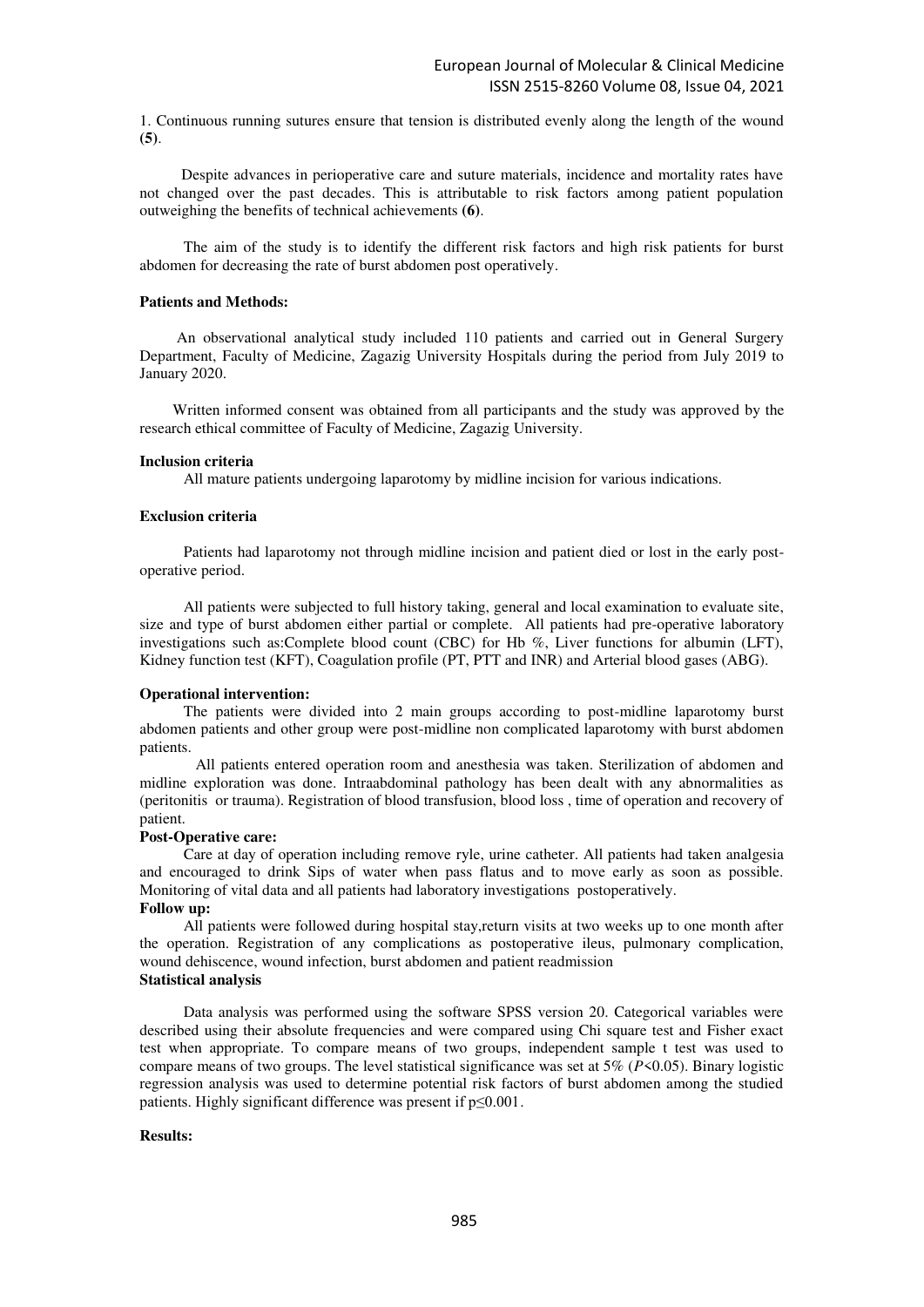This an observational analytical study was done on 110 patients. Age of the studied patients ranged from 40 to 72 years with mean 54.61 years **(Figure 1)**. There is statistically significant relation between occurrence of burst abdomen and both smoking and obesity **(Figure 2)**.There is statistically significant relation between occurrence of burst abdomen and all of direct trauma, diabetes, intraabdominal infection and jaundice. There is non-significant relation between occurrence of burst abdomen and other risk factors **(Figure 3)**. There is statistically significant relation between occurrence of burst abdomen and postoperative ileus, pulmonary complications and wound infection **(Figure 4)**.

 Rrgarding Logistic regression of factors associated with occurrence of burst abdomen among the studied patients, diabetes, wound infection, smoking and direct trauma increased risk of burst abdomen by 47.205, 58.547, 40.559 and 39.874 folds respectively **(Table 1**). Incidence of burst abdomen in each risk factor shown in **(Table 2)**.



**(Figure 1): Pie chart showing distribution of the studied patients according to occurrence of burst abdomen** 



 **(Figure 2): Combined bar chart showing relation between occurrence of burst abdomen and both obesity and smoking**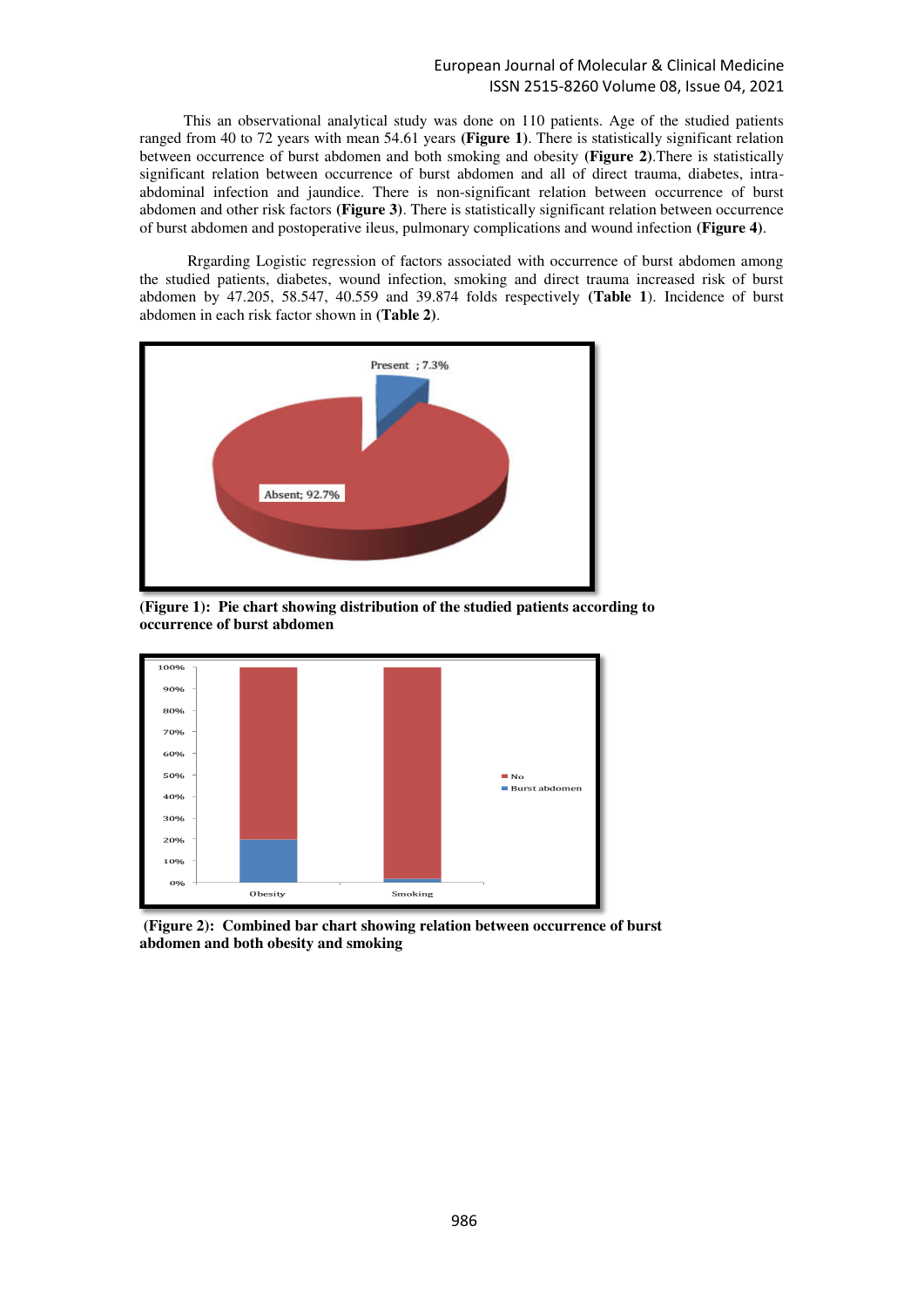

**(Figure 3): Combined bar chart showing relation between occurrence of burst abdomen and medical history** 



**(Figure 4): Combined bar chart showing relation between occurrence of burst abdomen and wound infection, ileus and pulmonary complications** 

**Table (1): Logistic regression of factors associated with occurrence of burst abdomen among the studied patients:** 

|                                      | Β     | P        | <b>AOR</b> | 95% C.I. |          |
|--------------------------------------|-------|----------|------------|----------|----------|
|                                      |       |          |            | Lower    | Upper    |
| Diabetes (present)                   | 3.854 | $0.027*$ | 47.205     | 1.554    | 1434.1   |
| infection<br>Wound<br>(present)      | 4.07  | $0.015*$ | 58.547     | 2.224    | 1541.18  |
| <b>Smokers</b>                       | 3.703 | $0.037*$ | 40.559     | 1.252    | 1313.835 |
| <b>Direct</b><br>trauma<br>(present) | 3.686 | $0.017*$ | 39.874     | 1.912    | 831.682  |

AOR Adjusted odds ratio. CI confidence interval. \*p<0.05 is statistically significant

**Table (2): Incidence of burst abdomen in each risk factor:**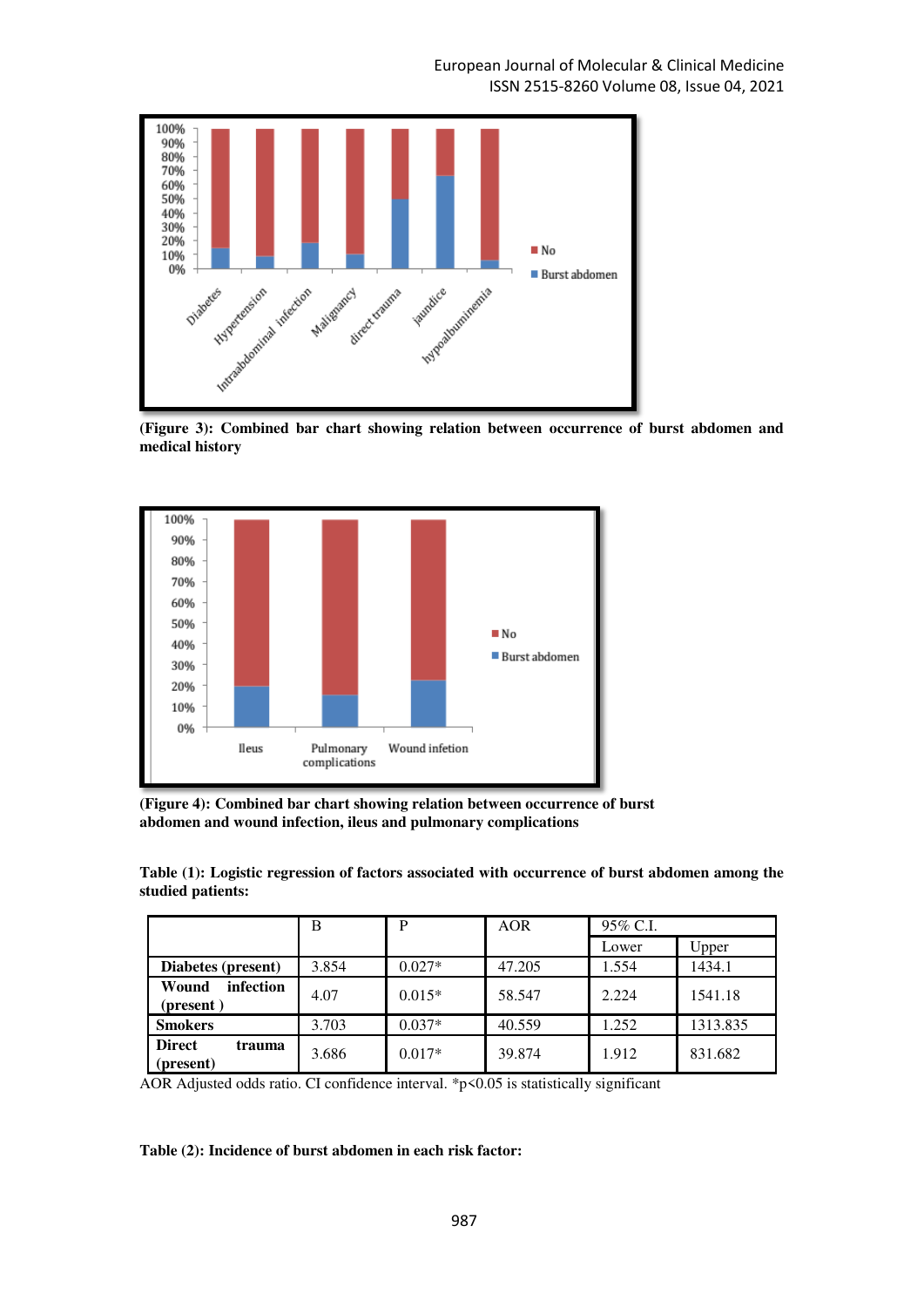| <b>Risk factors</b>              | <b>Total number</b><br>Of patients | <b>Patients developed</b><br><b>Burst abdomen</b> | $\%$     |
|----------------------------------|------------------------------------|---------------------------------------------------|----------|
| <b>Jaundice</b>                  | 3                                  | $\overline{2}$                                    | 66       |
| <b>Blunt abdominal trauma</b>    | $\overline{4}$                     | $\overline{2}$                                    | 50       |
| <b>Wound infection</b>           | 31                                 | 7                                                 | 22.6     |
| <b>Obesity</b>                   | 8                                  | $\overline{4}$                                    | 20       |
| Post operative ileus             | 20                                 | 4                                                 | 20       |
| <b>Intra-abdominal infection</b> | 27                                 | 5                                                 | 18.5     |
| Anemia                           | 19                                 | 3                                                 | 15.5     |
| <b>Pulmonary complication</b>    | 45                                 | 7                                                 | 15.6     |
| <b>Smoking</b>                   | 46                                 | $\overline{7}$                                    | 15.2     |
| <b>Diabetes</b>                  | 48                                 | 7                                                 | 14.6     |
| Non-absorbable sutures           | 39                                 | 5                                                 | 12.8     |
| <b>Resident operator</b>         | 36                                 | $\overline{4}$                                    | 11.1     |
| <b>Malignancy</b>                | 20                                 | $\overline{2}$                                    | 10       |
| Hypertension                     | 35                                 | 3                                                 | 8.6      |
| Male gender                      | 71                                 | 6                                                 | 8.5      |
| Age > 55                         | 63                                 | 5                                                 | 7.9      |
| Radiotherapy                     | 16                                 | 1                                                 | 6.25     |
| Hypoalbuminemia                  | 35                                 | $\overline{2}$                                    | 5.7      |
| Senior operator                  | 74                                 | $\overline{4}$                                    | 5.4      |
| <b>Absorbable sutures</b>        | 71                                 | 3                                                 | 4.2      |
| <b>Corticosteroid therapy</b>    | 25                                 | $\theta$                                          | $\theta$ |

## **DISCUSSION**

Wound dehiscence after abdominal operation is a multifactorial problem in which local and systemic factors are involved: surgical expertise, type of incision, suture material, surgical site infection, nutritional status, persistent cough, abdominal distension, leakage of pancreatic enzymes, anaemia, obesity, diabetes, jaundice, advanced age, emergency surgery, colon surgeries and malignancy have all been suggested predisposing factors to wound dehiscence **(7).**

This study included 110 patients undergoing laparotomy by midline incision for identifing the different risk factors and high risk patients for burst abdomen for decreasing the rate of burst abdomen post operatively.

In our study, the frequency of wound dehiscence or burst abdomen was 7.3%. Compared to other studies, in **Wilson et al., (8)** and **Col et al., (9)** suggested wound dehiscence or burst abdomen frequency ranges from 1-3%. Also, **Waqar et al., (2)** reported frequency of burst abdomen about 5.9  $\%$ .

In contrary, a study of **Makela et al., (10)** in India showed wound dehiscence or burst abdomen frequency from  $10 - 30$  % frequency. This may be attributable to poor nutritional status of patients, high incidence of wound infection, and delay in presentation to tertiary health care hospitals, presence of diabetes and occurrence of peritonitis.

Our study are in agreement with **Grantcharov and Rosenberg (11)** stated risk factors for burst abdomen as were poor nutritional status, obesity, diabetes mellitus and hypoproteinemia. Also, **Sinha et al., (12)** found that 65% patients with pre-operative hypoalbuminemia, other risk factors included anemia, malnutrition, chronic lung disease and emergency procedure.

Diabetes mellitus is considered a risk factor as it was found in 7 cases of burst abdomen in our study. This in agreement with **Sivender et al., (13)** reported in 29 diabetic cases among 50 cases presented with burst abdomen. Simillary, **Rashid et al., (14)** revealed diabetes was in 10% of cases who developed burst abdomen.

 This can explained that diabetes mellitus causes micro-angiopathy, atherosclerosis and increased susceptibility to infection due to decrease the immune response and thus causes wound dehiscence as well as burst abdomen.

Our study are in agreement with **Ramneesh et al.,(15)** found that out of 50 patient who developed burst abdomen 35 of them had peritonitis due to perforation of hollow viscus.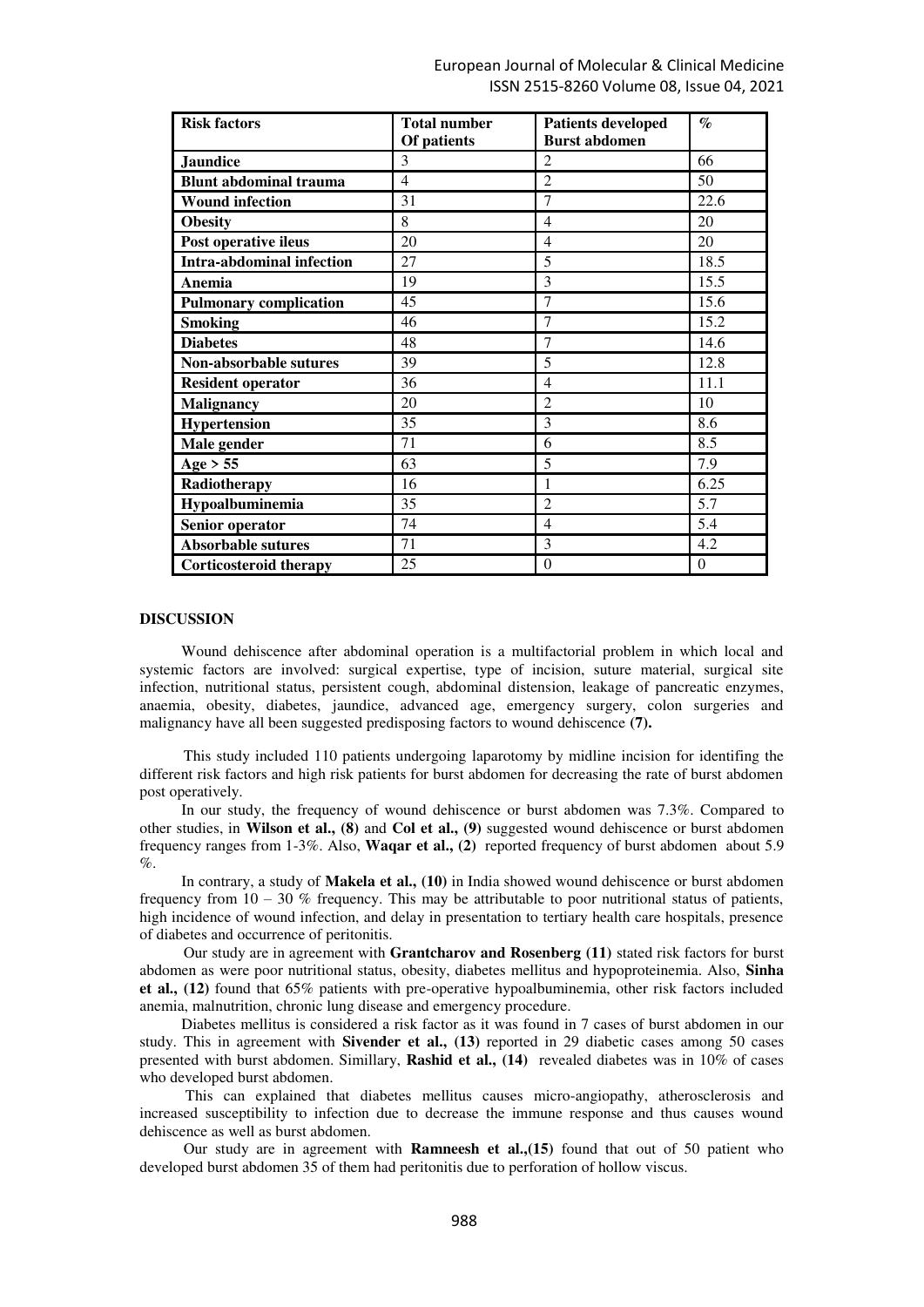Simillary, **Sivender et al., (13)** documented that intra-abdominal infection is one of the major risk factors for burst abdomen as they found that 60% of their cases who developed burst abdomen had intra-abdominal infection.

Moreover, our study concur with **Waqar et al., (2)** revraled that  $3(7%)$  cases of burst abdomen were smokers; but in our study 7(15.2%) cases of burst abdomen were smokers which is significant risk factor for burst abdomen.

Prior studies have identified several risk factors associated with the development of abdominal wound dehiscence, such as: age (> 65 years old), gender (male), smoking, obesity, chronic steroid therapy, anemia, jaundice, uremia, diabetes, low albumin level, chronic obstructive pulmonary disease, wound infection, and emergency surgery **(16,17,18)**.

The results of this study indicate that wound dehiscence is a complex process that is influenced by factors both of a general and local nature, as well as pre-, intra-and postoperative timing. Only the common occurrence of a number of factors lead to the development of this complication. Most of the risk factors do not depend directly on the surgeon, but rather on patient factors such as: gender, age and type of disease to be treated.

## **CONCLUSION:**

Intra-abdominal infection is the most important factor in predicting burst abdomen. Patient factors like anemia, diabetes, smoking, peritonitis due to bowel perforation act as determinant for wound dehiscence. Postoperatively abdominal burst can be prevented by improving the nutritional status of the patient, early mobilization of the patient and simple investigations like Hemogram, RBS, RFT, LFT, chest x-ray may help to detect predisposing factors.

## **NO conflict of interest.**

#### **References:**

**1-Swaroop M, Williams M, Greene WR, Sava J, Park K, Wang D**. Multiple laparotomies are a predictor of fascial dehiscence in the setting of severe trauma. Am Surg 2005; 71:402–405.

**2- Waqar SH, Malik ZI, Razzaq A, Abdullah MT, Shaima A, Zahid MA.** Frequency and risk factors for wound dehiscence/burst abdomen in midline laparotomies. J Ayub Med Coll Abbottabad 2005; 17:70–73.

**3- David CB, Andrew NK. Abdominal wound ehiscence and incisional hernia.** Surgery 2006; 24:234–235.

**4- Begum B, Zaman R, Ahmed MU, Ali S.** Burst abdomen-a preventable morbidity. Mymensingh Med J 2008: 17:63-66.

**5- Rucinski J, Margolis M, Panagopoulos G, Wise L.** Closure of the abdominal midline fascia: metaanalysis delineates the optimal technique. Am Surg 2001; 67:421.

**6- Menke NB, Ward KR, Witten TM, Bonchev DG, Diegelmann RF**. Impaired wound healing. Clin Dermatol 2007; 25:19–25.

7- **Wong SY, Kingsnorth AN.** Abdominal wound dehiscence and incisional hernia Surgery. Oxford. 2006. 20:100–103. DOI: 10.1383/ surg.20.5.100.14624.

8- **Wilson JA, and Clark JJ. (2003):** Obesity: impediment to wound healing. Crit Care Nurse Q.; (26):119-32.

9- **Col C, Soran A, and Col M. (1998):** Can postoperative abdominal wound dehiscence be predicted? Tokai J ExpClin Med.; 23(3):123-27.

10- **Makela JT, and Kiviniemi H (1995)**: Factors influencing wound dehiscence after midline laparotomy. Am J Surg.; 170(4):387-90.

11- **Grantcharov TP, and Rosenberg J. (2001)**: Vertical compared with transverse incisions in abdominal surgery. Eur J Surg.; 167(4):260-67.

12- **Sinha A, Jayanth DH, Saurabh P, Srihari SR, and UthraaRT.(2015)**: Wound dehiscence still a post-operative morbidity: A retrospective study. J Evid Based Med Healthc.; (2):12-17.